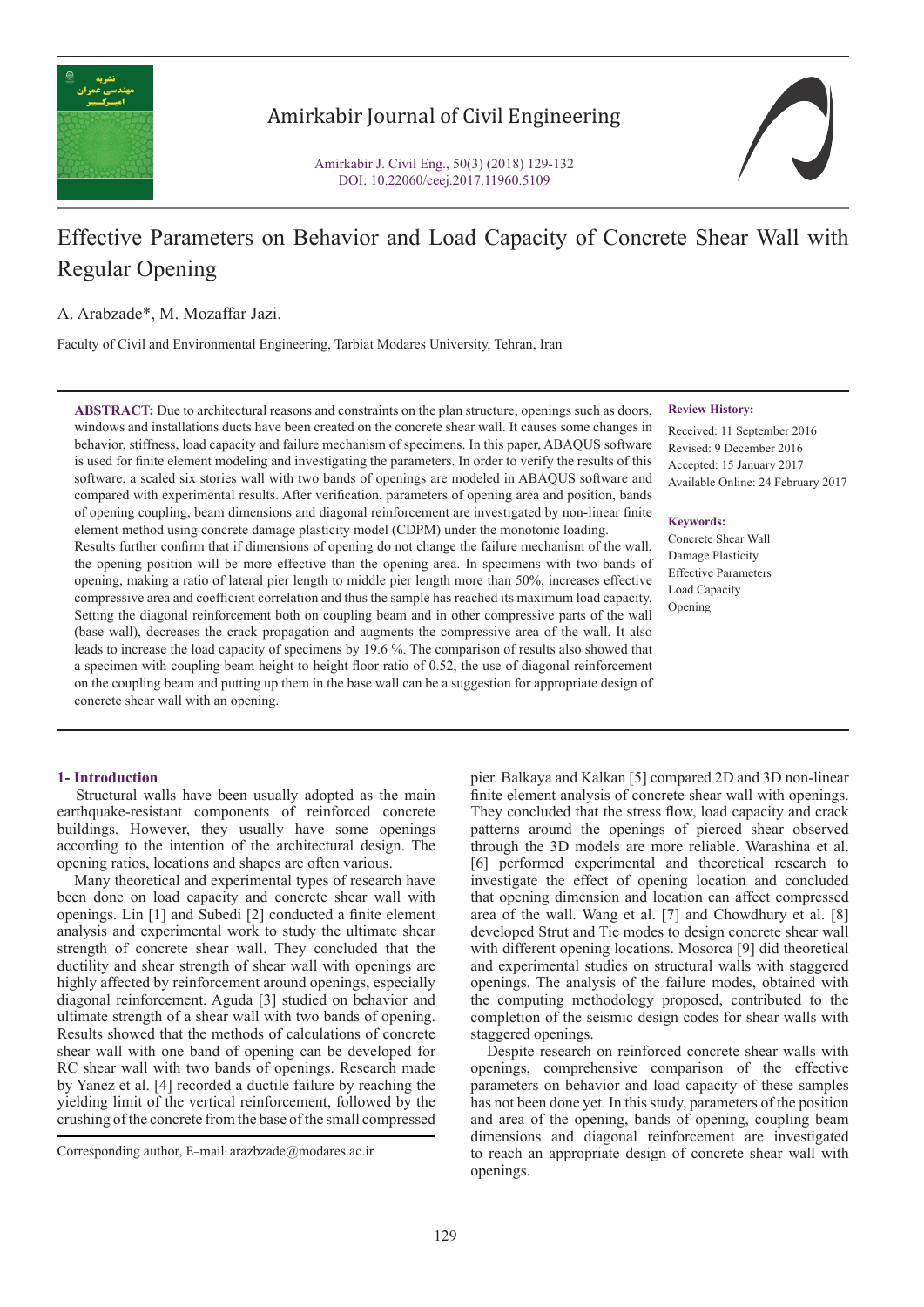#### **2- Analysis**

 In this section, some specimens are modeled in ABAQUS software to investigate previously mentioned parameters. Lublinar et al. [10] concrete plasticity damage model (CPDM) with Maekawa model [11] and Belarbi and Hsu [12] model are used for modeling of concrete and reinforcement, respectively. Shima et al. [13] model is also used to correct cohesive stress effect. Modeling process in ABAQUS software is verified with experimental specimens.

 Effect of changing positions of opening on concrete shear walls with one and two bands of openings are shown in Figures 1 and 2. Changing opening position to the amount of 75% length of wall on specimens with one band of opening 25% increases the load capacity of the wall. In specimens with two bands opening, if ratio of lateral pier length to middle pier length be more than 50%, each three-pier walls will be under pressure and the wall reaches its maximum load capacity.



**Figure 1. Effect of opening location on walls with one band of opening**



**Figure 2. Effect of opening location on walls with two bands of opening**

 Figures 3 and 4, show the effect of length and height of coupling beam on the load capacity of designed shear walls. As can be seen in the figures, increasing the length of the coupling beam has no effect on the load capacity of the sample. However, the increasing in height of coupling beam from 38 % to 52 % floor height, due to enhancement capacity and stiffness of the beam, can decrease lateral drift and increase load capacity of the wall.



**Figure 3. Effect of coupling beam length on load capacity of the specimens**



**Figure 4. Effect of coupling beam height on load capacity of the specimens**

 Figure 5 shows the failure mechanism, the wall without diagonal reinforcement (WL1), wall with diagonal reinforcement in the coupling beam (WDIA1), and the wall with diagonal reinforcement both in the coupling beam and the base wall (WDIA3), from left to right. It can be seen that putting diagonal reinforcement both in coupling beam and in the base wall, reduces crack propagation in all parts of compression area and cause load capacity amplification.



**Figure 5. Failure mechanism: WL1, WDIA1, WDIA3**

 Finally, by comparing the investigated parameters in this paper, amounts an recommendation are shown in Table 1. The values are suggested in order to achieve appropriate design of concrete shear wall with opening.